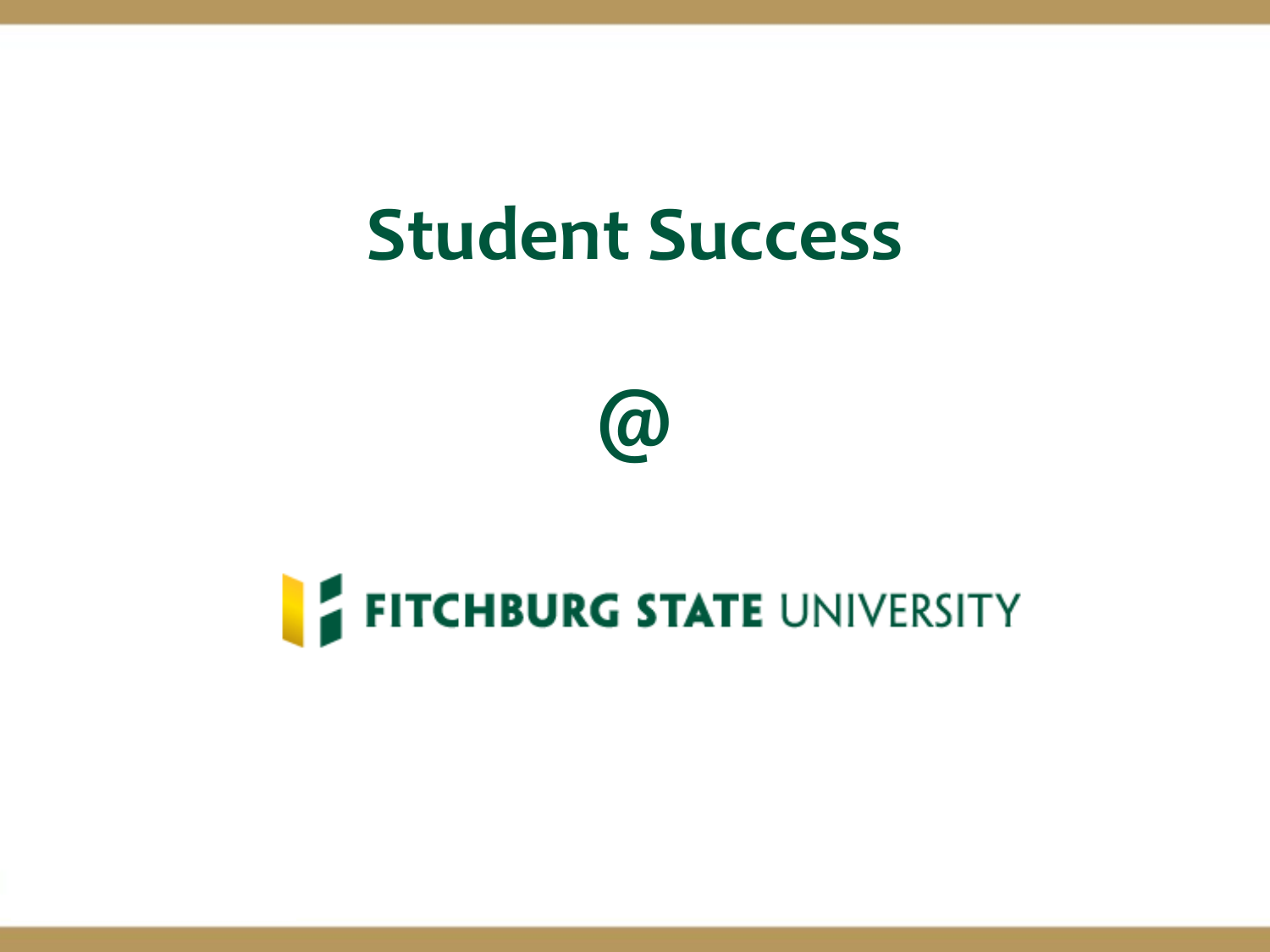### **This RFY strategy sought improvements in the welcoming, assistance, and development of students who gain admittance to the University, as well as improved communication and outreach to the same. It called for an annual review of communication, policies, procedures, and programs affecting the first year.**

Since 2005, the institution has administered the **College Student Inventory (CSI)** to incoming freshmen. The instrument measures students' self-perceived dropout proneness, any academic difficulty, educational stress, and other risk factors. This data was incorporated into SSC Campus, and it is now a component of a new homegrown "at-risk" model.

Beginning in the fall of 2016, the University began to administer the so-called **Mid-Year Student Assessment (MYSA)** produced by the same company. Both instruments will provide us with a baseline of data for targeted interventions in the coming academic year. (See academic coaching.)

Also since 2005, the University has administered the **National Survey of Student Engagement (NSSE)**. The one change wrought by RFY was to increase the frequency of its administration from every 3 years to every 2. The survey is administered to incoming freshmen and seniors; because it is voluntary, it does not allow us to track individual students, but it does give us a sense of how each cohort perceives the degree of support provided by, and quality of interactions with, faculty and staff.

As part of this effort to effect a cultural shift, in October Academic Affairs convened a **Student Success Taskforce** to coordinate faculty and staff efforts at increasing retention and graduation rates. The group identified initiatives already underway and new near-term strategies in four areas:

> Pre-enrollment engagement Enrollment interventions Student engagement and support services interventions

Curricular support and interventions

Last, the RFY team developed a **Campus Climate Survey** to assess what faculty, staff, and student workers felt was the current state of our efforts to welcome, communicate with, and assist admitted students. We are also using the instrument to measure how we are fostering a sense of belonging and growth mindset. As of today, some 200 respondents have filled out a survey. **(If you haven't yet done so, please fill out a survey!)** 

#### Expansion of Academic Coaching

**The goal of this RFY strategy is to engage in more targeted interventions. While all students are eligible for assistance from the Career Counseling and Academic Advising Center (CCAC) staff, the focus of the academic coaches will be primarily on incoming first-time, full-time (FTFT) students and transfers with fewer than 30 credits.** 

To effect this change and to consolidate the advising services that were offered in disparate offices, in the AY16/17 we carried out a **merger of the Career Center and Academic Advising Center**. For the first time, advising staff will now have a full-time administrative assistant to provide clerical services and assistance with the development of "campaigns" in SSC. The president also authorized a **doubling of our advising/coaching staff**, from 2 to 4 full-time personnel. Two new coaches are slated to begin work on 1 July, 2017.

This new CCAC and its staff have an **expanded mission**, with particular emphasis on:

Career counseling from the first year that is scaffolded through the remainder of a student's college career. Regular interventions for FTFT freshmen and transfers under 30 credits around attendance, deficiency grades, and non-registration.

Targeted interventions for elements of the same cohort around self-identified risk factors drawn from the CSI and MYSA and risk factors flagged in our homegrown risk model.

We see the increase in coaching staff as a significant part of the effort to reach the University's strategic goal of **increasing retention and graduation rates**.

#### Expansion of Supplemental Instruction

### **The use of supplemental instruction in mathematics courses preceded the RFY project, but the goal of this strategy was to continue to expand its use in other gateway math courses and investigate a scaling out of the practice beyond math.**

Each year students in select math classes were provided waivers to gain entrance to **credit-bearing math classes** even if they did school. (We continued to administer the Accuplacer for Algebra for the purposes of tracking and analyzing these students.) Given the success of the first cohort of students, new credit-bearing courses with supplemental instruction were added each academic year:

> AY15/16, "Applied Statistics" (MATH 1700) AY16/17, "Introduction to Functions" (MATH 1250) AY17/18, "Business Statistics" (MATH 1800)

In the coming year, the campus is also slated to take up the question of whether to carry the **expansion of supplemental instruction** into courses that treat reading and writing or that rely upon broader quantitative literacy skills

## **FITCHBURG STATE** UNIVERSITY

#### Creation of a First-Year Experience

#### **This RFY strategy is a key component of our retention initiatives. It is designed to help students make a successful transition to university-level work, engage with campus resources, and connect and form bonds with faculty and staff.**

A committee consisting of representatives from every academic department and the Honors program has met from November through May of this academic year. We are in the process of finalizing a memo to the Provost that lays out recommendations for the submission of a proposal to governance.

A high-level preview of our recommendations :

**All first-time, full-time (FTFT) freshmen and transfers with fewer than 30 credits take a 3-credit FYE course** in the fall term; this will require some sections in the spring term, especially for transfers.

**Enrollments by metamajors** (the composition of which need to be determined) and **thematic arrangement of content** – with a baseline of universal content – chosen by individual faculty or groups of faculty. The key here is **flexibility**.

Five **student learning outcomes falling under three headings**: academic mindsets, academic skills, and help-seeking and planning. The emphasis here is on metacognition and the teaching of reading and listening skills. **Co-curricular experiences** (4 minimum). Faculty should be free to choose the balance between workshops and experiences, so long as students participate in 1 of each.

Broad consensus on the value of **linked courses (or learning communities)**, but for a variety of reasons the committee recommends not implementing now and reconsidering after the first cohort in the AY18/19.

The committee will also recommend **summer work** for any FYE committee volunteers and chart a course for the committee over the next academic year.

Last, the committee will solicit **feedback in the fall term through forums and surveys**. The goal here will be to incorporate suggestions prior to the submission of a proposal for the course to AUC.

#### Expansion of AIMs

**The goal of this RFY strategy is to move undeclared (PREM) students more rapidly to advising with faculty members and into academic majors.** 

The **Academic Interests and Motivations (AIMs)** project was the product of a partnership between the STEM disciplines at Fitchburg State University and seven Massachusetts community colleges who took part in Complete College America's (CCA) Guided Pathways to Success (GPS) program.

Starting in the AY15/16, two cohorts of undeclared students who had indicated an interest in the STEM metamajor worked with advisors in the CCAC and faculty in STEM disciplines to select a major. It was conceived of as an **iterative process** of "funneling" students to a major.

This next academic year, we will begin the process of **scaling out the guided pathways beyond the STEM fields**. Throughout the spring of 2017, Academic Affairs has worked closely with departments in the arts and humanities, social and behavioral sciences, and professional disciplines to develop similar AIMs.

This summer, **all undeclared students will be asked to select a metamajor**. Should they select one, they will now immediately receive a faculty advisor in that collection of disciplines, with whom they will remain until the major has been selected.

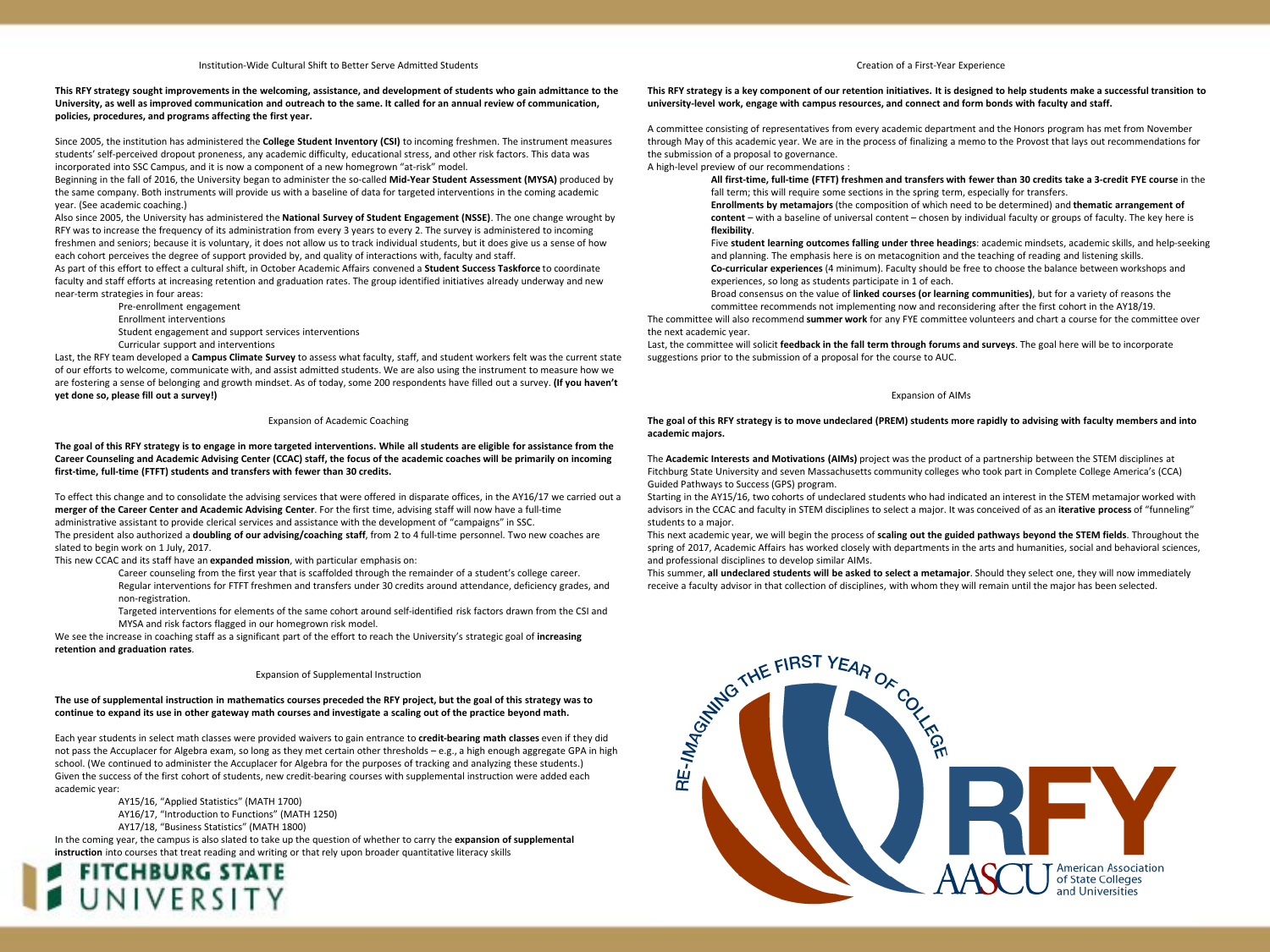

Development of a comprehensive, integrated approach to student success.

Implementation of evidence-based, literature-informed strategies.

Enactment of a cultural system of student success

Application of clear pathways for student learning

Enactment of student success mindset

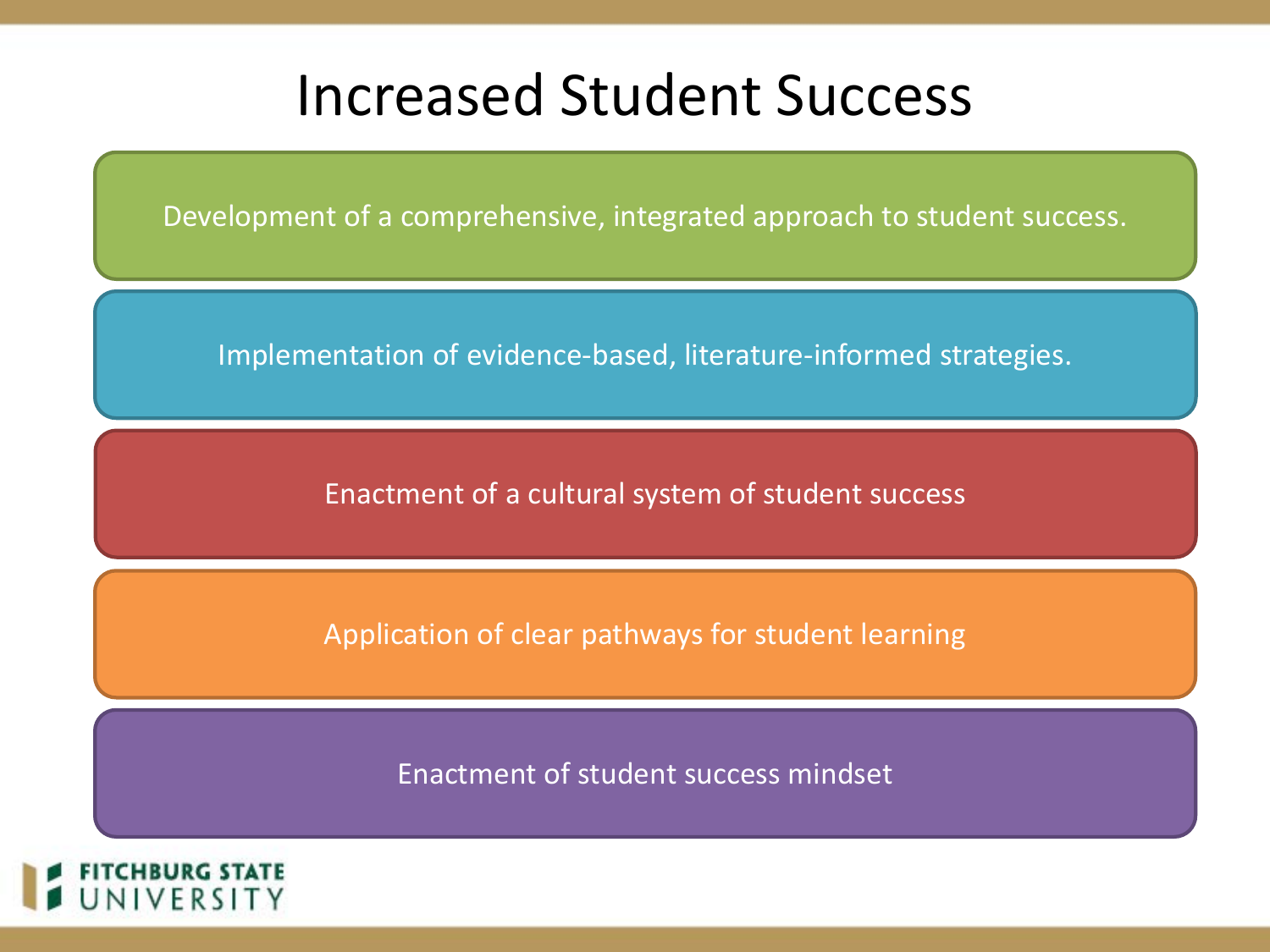



 $\mid$   $\text{EAB}\mid$  Student Success Collaborative $\degree$ 

Student Success Task Force

Development of a comprehensive, integrated approach to student success.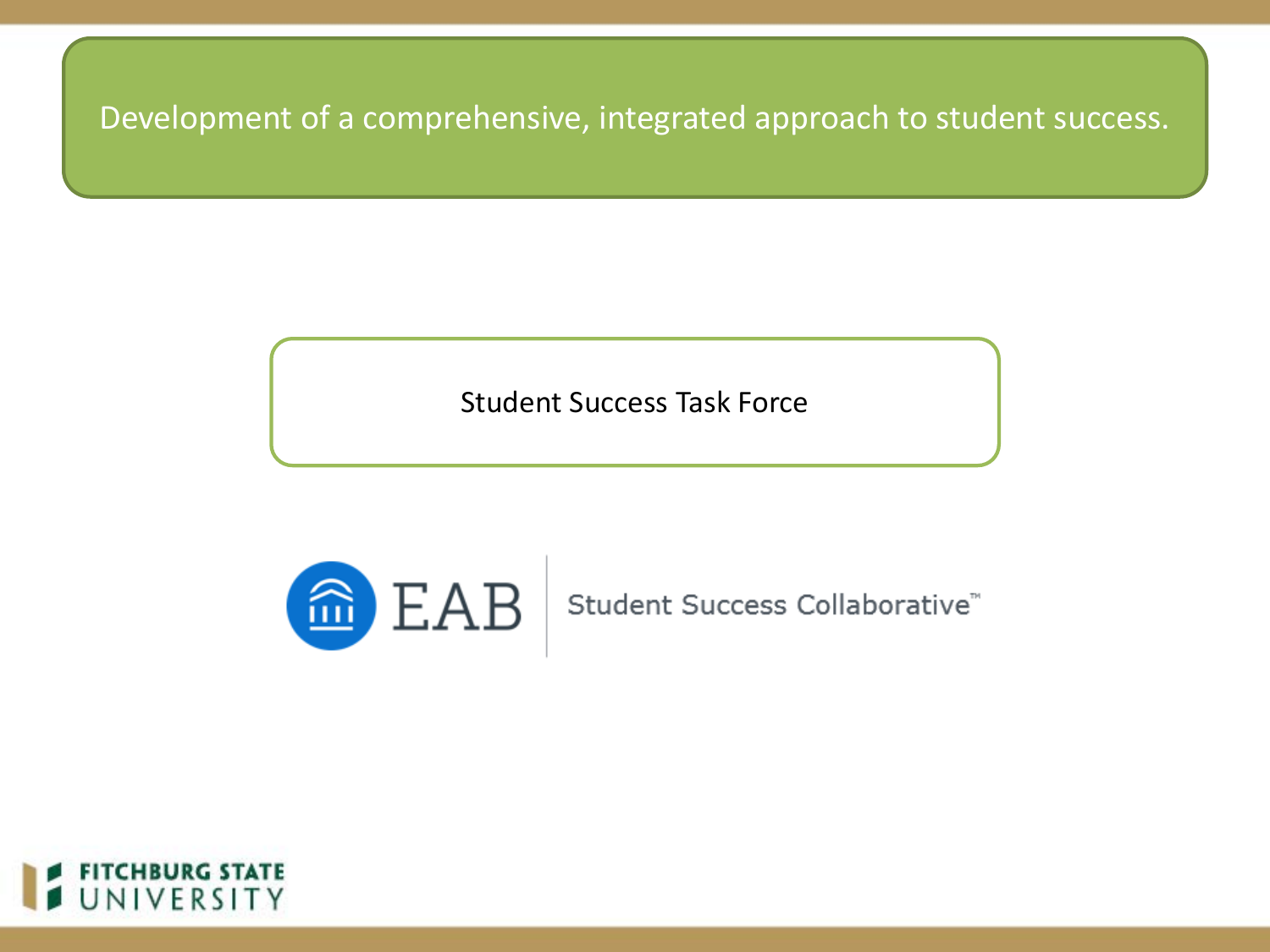## Implementation of evidence-based, literature-informed strategies.



Expansion of academic coaching Supplemental instruction Creation of first-year experience Creation of peer-mentoring program

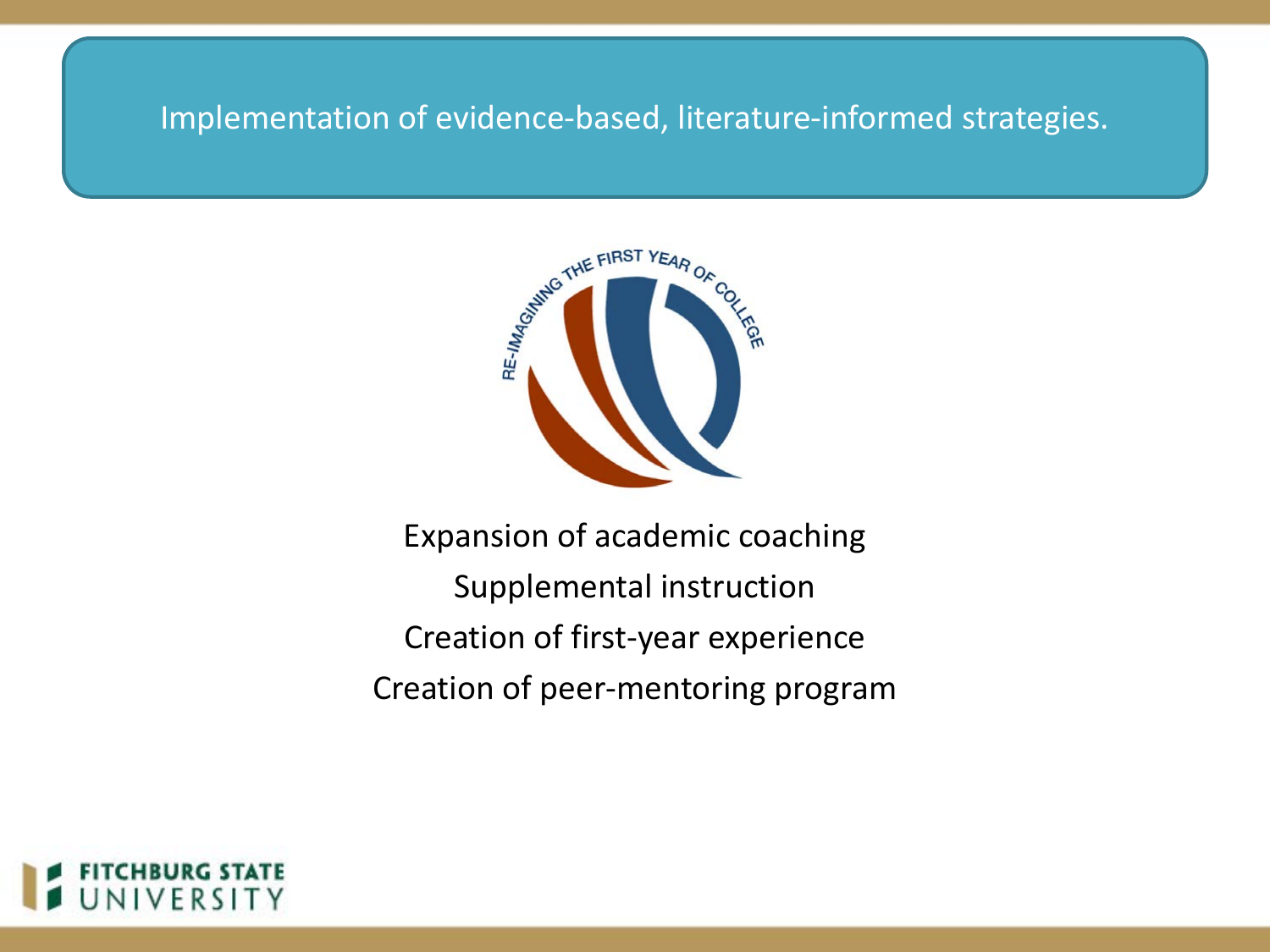# Enactment of a cultural system of student success



Strategic relationships with P-12 partners Improved communication with prospective students Improved transitions to university-level work Increased collaboration with 2-year institutions

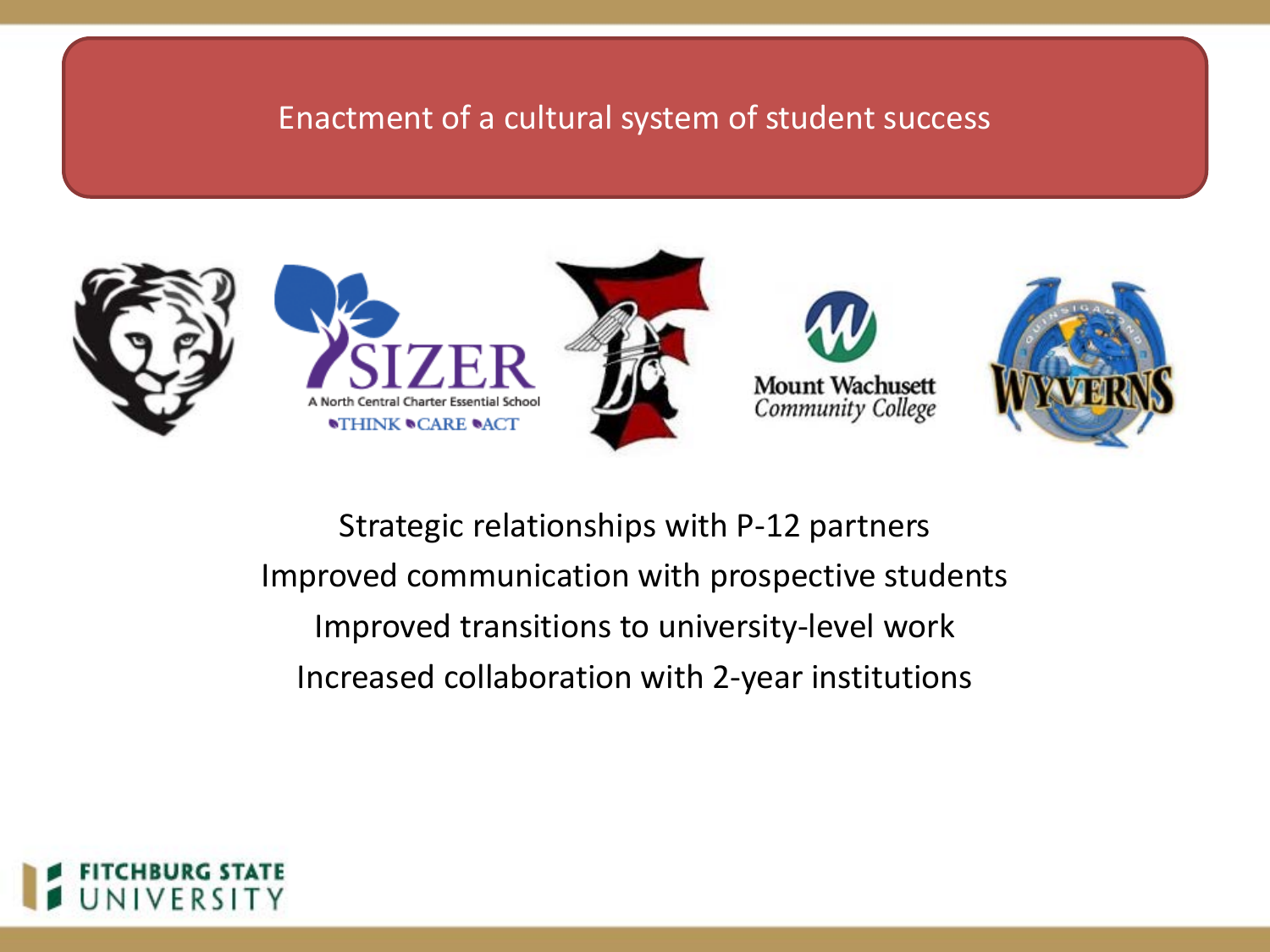Application of clear pathways for student learning



# Metamajors (AIMs) for PREMs and the FYE "15 to Finish" and "Think 30" General education revision Math pathways Cleaner transitions for transfer students

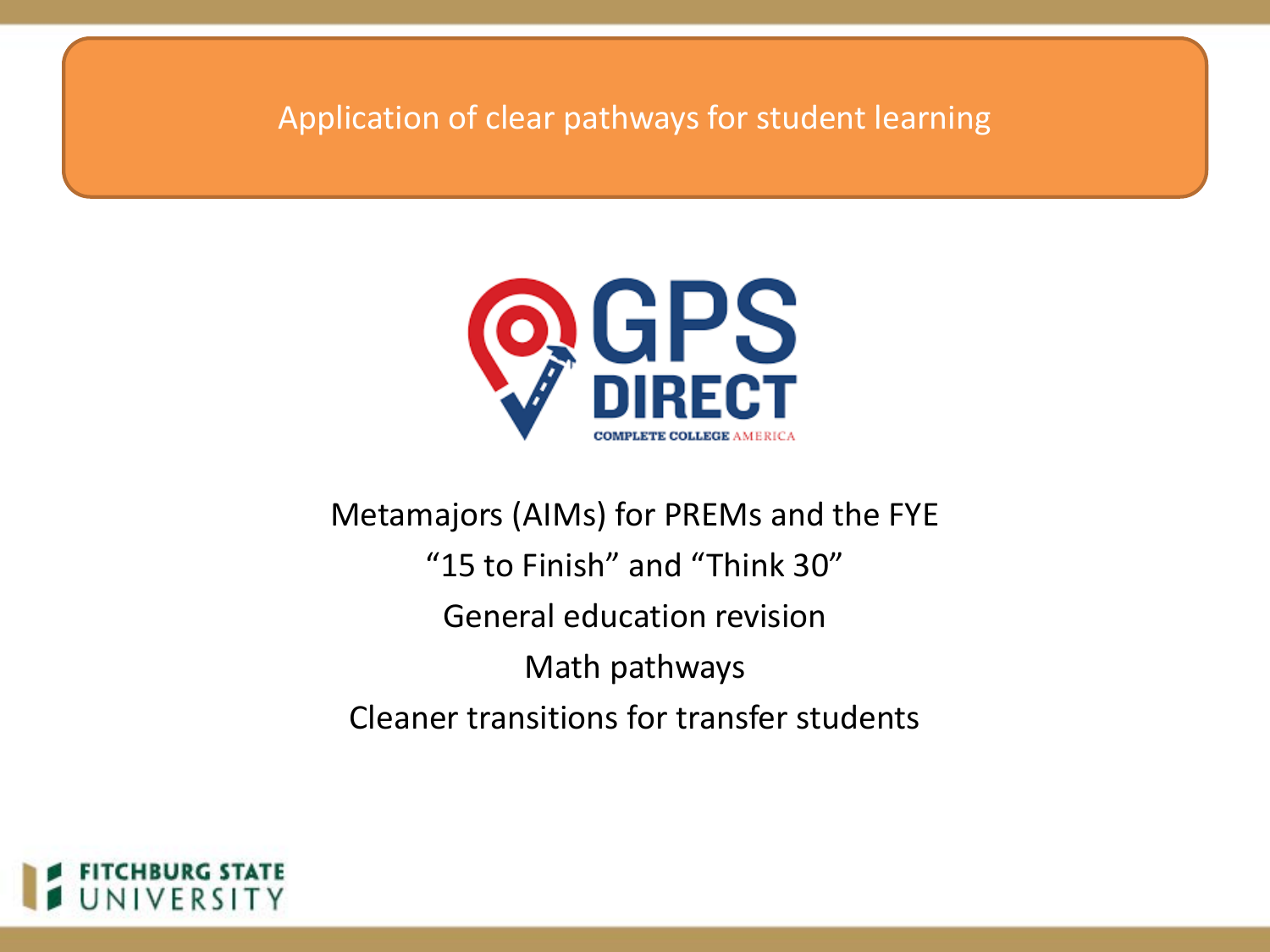# Enactment of student success mindset



Growth mindset A sense of belonging Standards of care

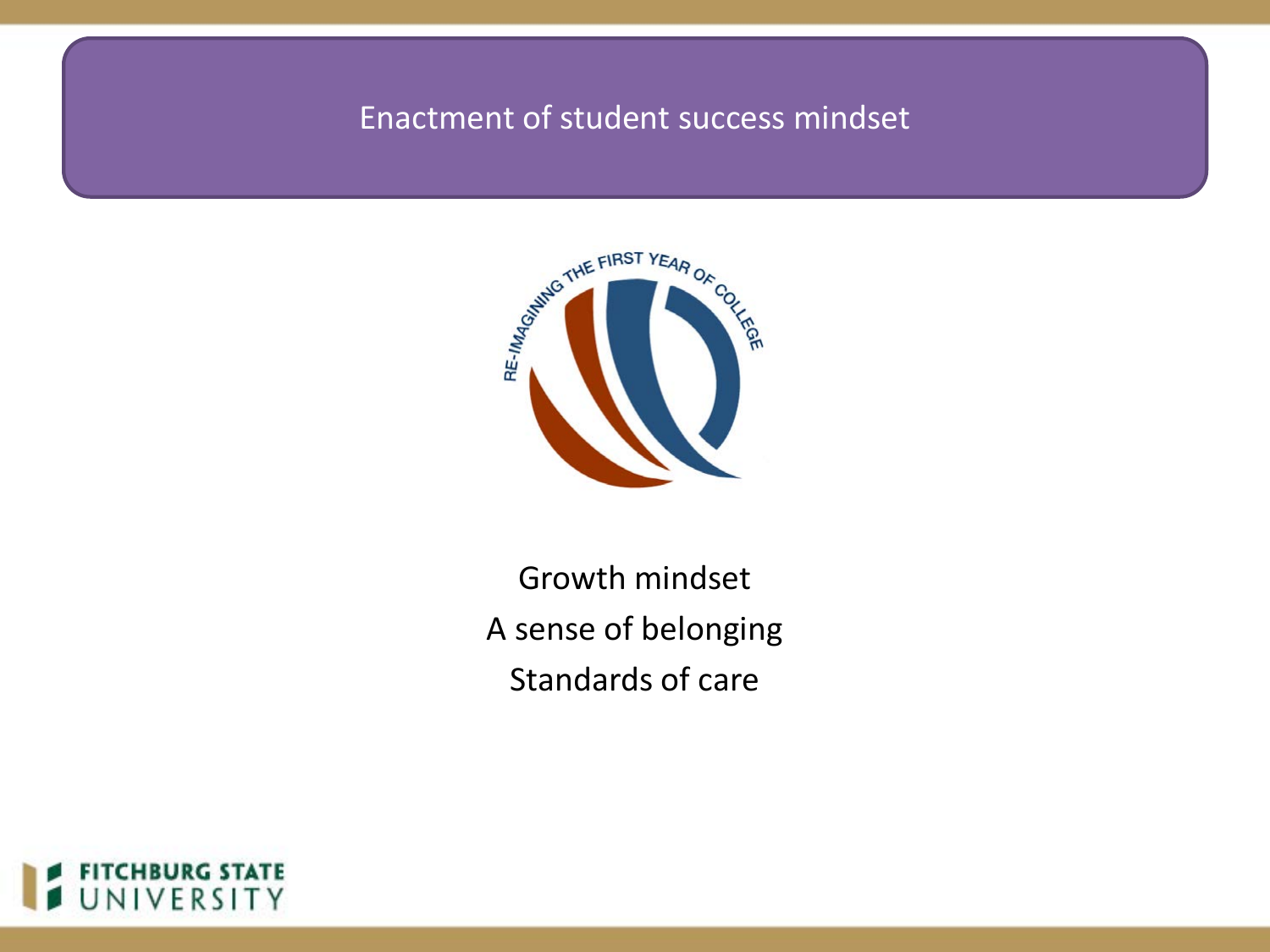

# Center for Teaching and Learning